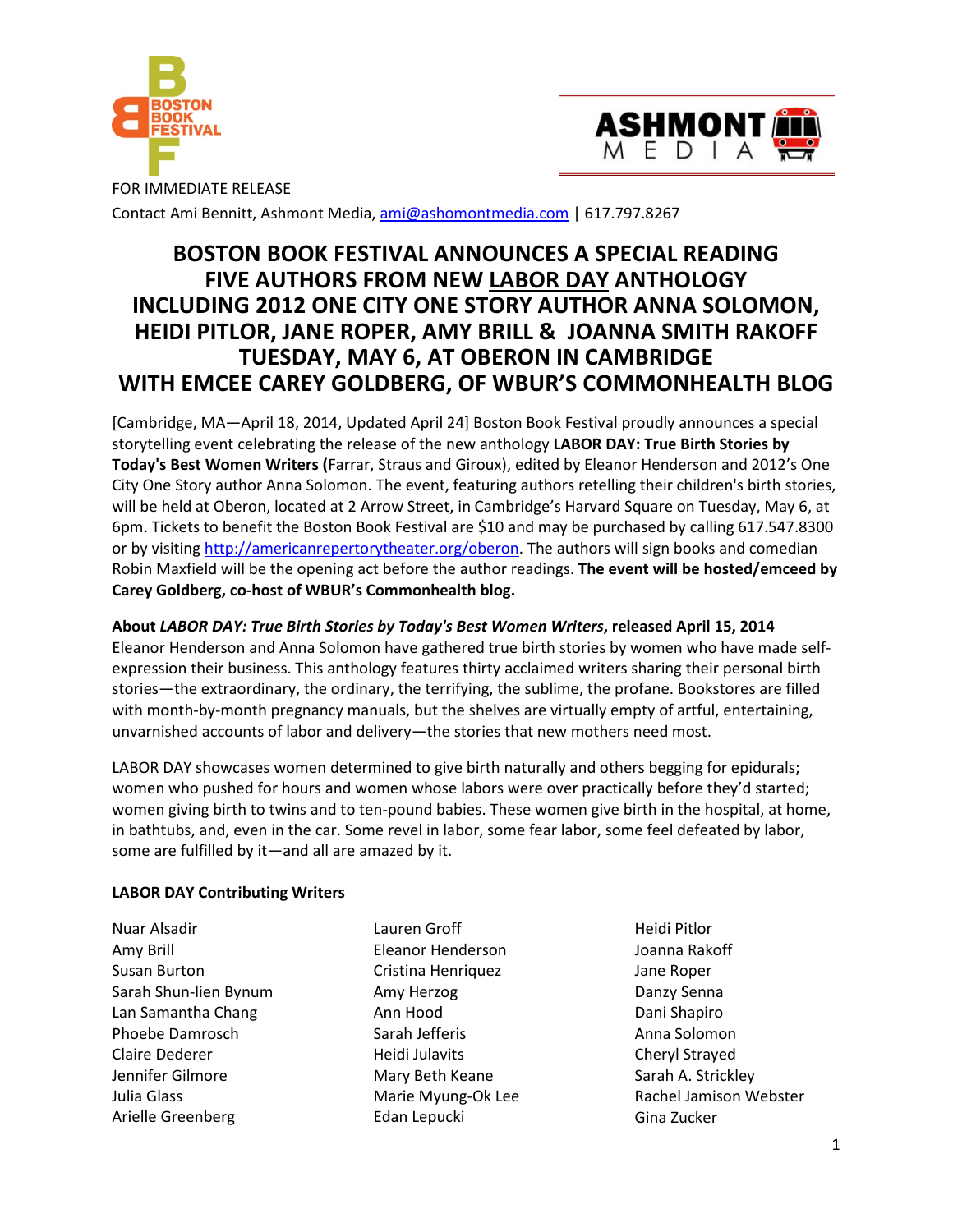# **About Host/Emcee Carey Goldberg**

Carey Goldberg is the co-host of WBUR's **CommonHealth** blog. She has been the Boston bureau chief of *The New York Times*, a staff Moscow correspondent for *The Los Angeles Times*, and a health/science reporter for *The Boston Globe*. She was a Knight Science Journalism fellow at MIT; graduated summa cum laude from Yale; and did graduate work at Harvard. She is co-author of the triple memoir "Three Wishes: A True Story Of Good Friends, Crushing Heartbreak and Astonishing Luck On Our Way To Love and Motherhood."

## **About LABOR DAY Co-Editor Anna Solomon**

Anna Solomon is a writer and essayist whose work has appeared in *The Georgia Review, Harvard Review, One Story*, and *the New York Times Magazine*, among other publications. Her story "The Long Net" received *the Missouri Review's* 2011 Editors' Prize for fiction, and her story "The Lobster Mafia Story" was chosen as the 2012 One City One Story selection by the Boston Book Festival. She is the author of the novel *The Little Bride* and the co-editor, with Eleanor Henderson, of *Labor Day: True Birth Stories by Today's Best Women Writers*. Their eloquent communications about their coinciding pregnancies inspired this anthology of personal anecdotes from acclaimed female writers across the country. Solomon's website is www.annasolomon.com.

#### **About Heidi Pitlor**

Heidi Pitlor is a Concord, Massachusetts native, a former Houghton Mifflin Harcourt senior editor, and the editor of *the Best American Short Stories* series since 2007. She graduated from Emerson College with an MFA in creative writing and has contributed to their literary magazine *Ploughshares*. As well as a contributor to *Labor Day*, Pitlor is the author of *The Birthdays*, which *Publishers' Weekly* describes as "a multilayered portrait of family in all its fragility and its strength." Her novel entitled *We All Fall Down* is forthcoming in 2015.

#### **About Jane Roper**

Jane Roper is the Boston-based author of a 2011 novel, *Eden Lake*, and a 2012 memoir, *Double Time: How I Survived--And Mostly Thrived--Through the First Three Years of Mothering Twins*, which *the San Francisco Chronicle* described as "like sharing a bottle of wine with a friend." Roper's writing has also appeared on *Babble, The Huffington Post, Salon,* and *Poets & Writers*. In addition to contributing to *Labor Day*, she regularly discusses motherhood and parenting twin girls on her blog, *Jane's Calamity* (janeroper.com/blog/).

#### **About Joanna Smith Rakoff**

Joanna Smith Rakoff is the author of *A Fortunate Age*, the 2010 winner of the Goldberg Prize for Jewish Fiction by *Emerging Writers*, and of a forthcoming memoir *My Salinger Year*. A journalist, critic, and poet, Rakoff's work has appeared in *the New York Times, the Washington Post, the Paris Review, Western Humanities Review, Vogue, the Boston Globe*, and elsewhere. A local contributor to *Labor Day*, she lives in Cambridge with her two children. Her website can be found at www.joannasmithrakoff.com.

# **About Amy Brill**

Amy Brill is a writer and producer whose articles, essays, and short stories have appeared in *Salon, Guernica, Redbook,* and *Time Out New York*, as well as in anthologies such as *Before and After: Stories from New York* and *Lost and Found*. Her work has been nominated for a Pushcart Prize, and she has been awarded fellowships in fiction by several foundations. Brill has also worked as a broadcast journalist and received the George Foster Peabody Award for writing MTV's*The Social History of HIV*. *Booklist* calls her debut novel, *The Movement of Stars*, "a stirring historical drama" driven by a "compelling and likeable character."